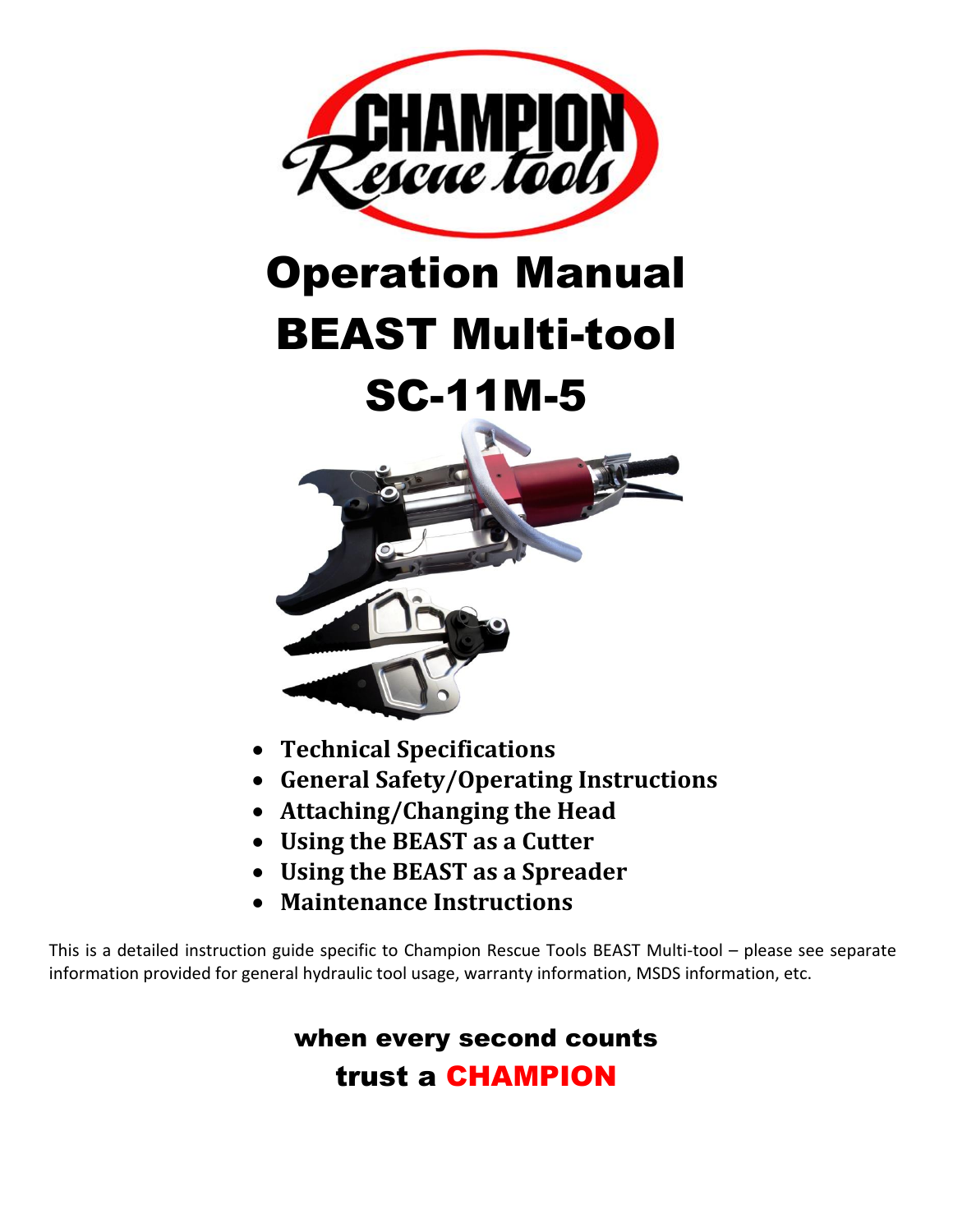#### **Introduction**

Thank you for purchasing the BEAST Multi-tool – the safest, most powerful and functional rescue tool in the market. For General Operating and Safety Instructions



#### **General Safety and Operating Instructions**

- 1. Always turn the power unit to the "off" position and place the control valve in the "off" position for any service or clearing work. You should also "dump" the valve by pushing it all the way to one side and then the other – this releases any stored energy and eliminates tool creep.
- 2. Familiarize yourself with the tool(s) and control valve, moving the control valve back and forth until familiar with the valve action and operation. NEVER put any part of your body between the moving parts of this or any other tool!
- 3. The SUPER BEAST will cut a broad range of materials. Inspect the cutter blades after each use to make sure it is in good condition. Inspection of the blades before each use is a MUST! If blades are suspect in any way, pull the tool out of service immediately and replace the blades. Remember you are cutting with many thousands of pounds of force.
- 4. Worn edges can be filed, but NEVER grind them with a hand grinder. To file the blades simply lay a file on the inside, or ground side, of the blade being careful to NOT just file the edge. File at least 2 to 3 inches of the blade at a time so as to keep the blade edge flat and do not roll it over. If rolled, the blade will be ruined. If this happens, the blade will have to be returned to the factory for repair or replacement. Note: Do not file the blades regularly as maintenance – only file if the blade is damaged.

please refer to the "General Operating Procedures" Booklet furnished with your tool.

| <b>Operating Pressure</b>   | 5,000 psi             |
|-----------------------------|-----------------------|
| Weight (Cutter)             | 51.9 lbs              |
| Weight (Spreader)           | 45.0 lbs              |
| Length                      | $28 - 34$ inches      |
| Width                       | 12.5 inches           |
| Height                      | 8 inches              |
| <b>Blade Opening</b>        | 10.75 inches          |
| <b>Max Cutting Force</b>    | 294,000 lbs           |
| Spreader Opening            | 28 inches             |
| <b>Max Spreading Force</b>  | 65,000 lbs            |
| <b>Hydraulic Fluid Type</b> | Specified by Customer |

- 5. If your spreader tips get worn or have dings and dents you may also file those as needed.
- 6. The Hydraulic Cylinder on your new tool operates under extreme pressure and is a sealed unit. Under normal use, it does not require service. The factory sealed cylinder must **NEVER** be taken apart. Doing so will void your warranty and could potentially result in severe injure or even death.
- 7. As long as the cylinder remains sealed and is not tampered with, any defect or malfunctions are covered by the Champion limited lifetime warranty (to the original purchaser). See the "Champion Rescue Tools Statement of Lifetime warranty" for additional information.
- 8. The control valve must be kept clean. Blow off sand and dirt with an air hose. Use WD-40- on the valve spring. Valve does not need any maintenance.
- 9. Make sure the tethered pins or ball detents that hold the head clevis and arms/blades in place stay adjusted so the pins do not work loose.
- 10. As with all Champion Rescue Tools, the operating speed can be slowed down or increased by moving the trigger accordingly. If the trigger is opened partial the movement will be slow; If the trigger is opened all the way movement will be faster.

Always use proper safety gear and follow all safety instruction as outlined in this manual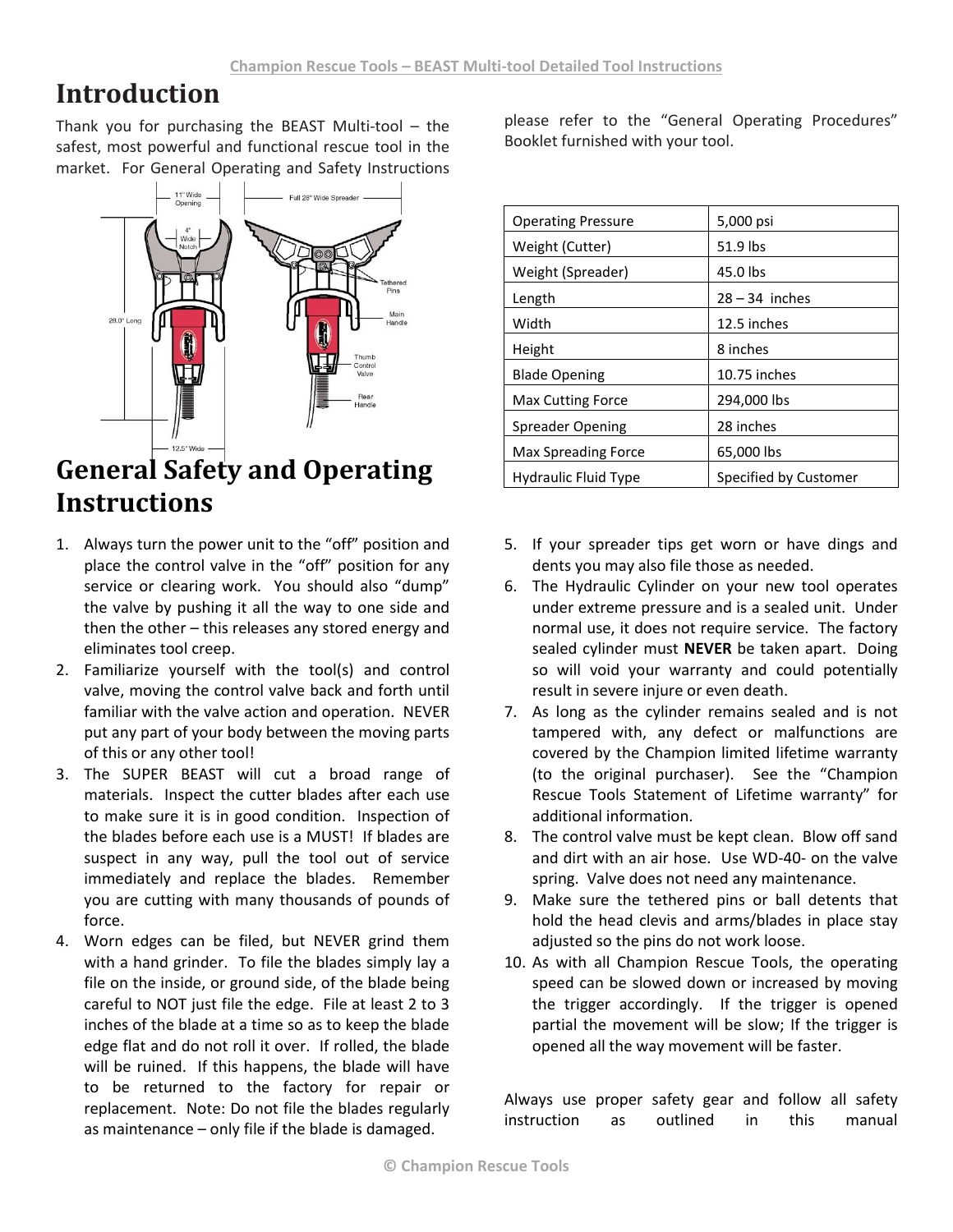#### **Attaching (or Changing) the Head on the BEAST**

- 1. Remember to always the wear the appropriate safety equipment (PPE), including gloves, as the blades have sharp protrusions and edges.
- 2. Note: The tethered pins holding the blades/arms or clevis will not come out until cylinder is extended a minimum of 1" or 25.4 mm.
- 3. Turn the power unit pump control valve to the "OFF" position.
- 4. Cycle the valve trigger (control) on the tool left, then right, or right then left.
- 5. Place the tool on the ground or a stable surface in a well lit area.
- 6. Pull the center pin by the knurled knob first. Then remove the pins on each side of blade or arm. Do not pull on the tethers.
- 7. Remove the head and place out of the work area.
- 8. Make sure the head and socket are clean, with no dirt, sand, or debris. Take the desired head and slide over the center shaft.
- 9. Align center hole and insert large pin, pushing pin all the way down.
- 10. Take the blades/arms and align the holes with the link arms on the tool.
- 11. Insert pins as previously described.
- 12. Turn the "dump" valve at the power unit to "on position". Now the tool is ready for use.





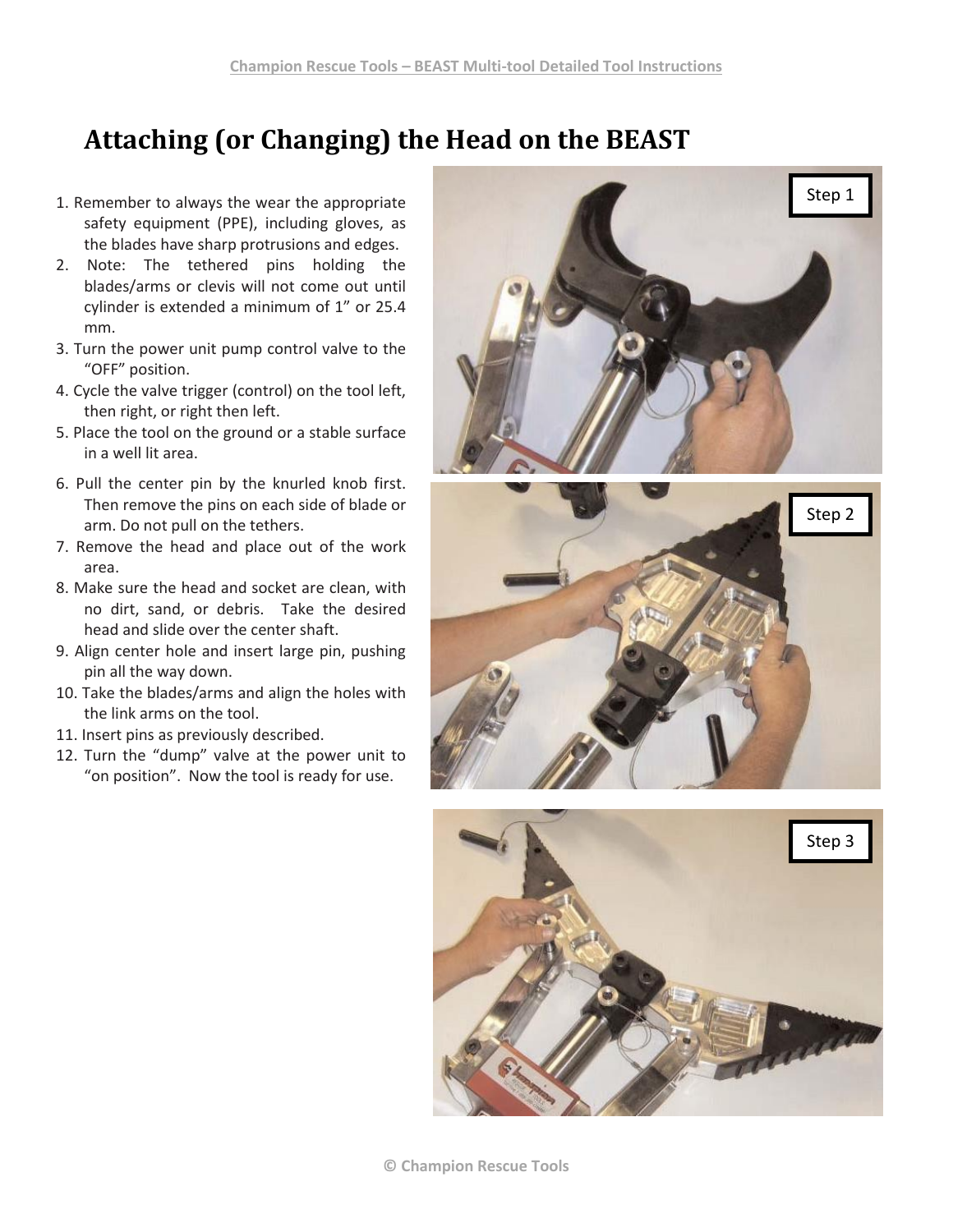#### **Using the BEAST as a Cutter**

- 1. Always inspect the tool prior to each use.
- 2. Turn the valve at the power unit to the "ON" position
- 3. Be sure to follow proper general procedures (as well as any department specific procedures) for performing vehicle extrication – otherwise severe injure or even death for occupants or tool operators is possible.
- 4. Do a visual check before making a cut, as for every action there is often an equal reactions. Check twice and cut once.
- 5. Open the cutting blade to the distance required to ensure you get the material to be cut into the notch (bottom of the blades close to the blade bolt) and

### **Using the BEAST as a Spreader**

- 1. The BEAST Spreader can be used to spread, crush or lift. Keep in mind if you lift with this tool, lift 1" crib 1".
- 2. DO NOT use the aluminum portion of the arms for spreading, lifting, or crushing as this may result in damage to the arms and presents potential risk to the operator.
- 3. Try and use as much spreading surface area to push, crush, or lift on the tips so you have more contact surface.
- 4. Always pick up the tool by the handles only.

#### **Maintenance Instructions**

- 1. Inspect both heads and the tool after every use for wear and damage. Never use a damaged tool.
- 2. Remove any debris from the tool or heads.
- 3. Keep the tool clean and dry. Wipe with a clean cloth if necessary. Use a mild detergent to clean the tool and dry thoroughly.
- 4. Lubricate the valve spring with a light lubricant, such as WD-40.
- 5. Lubricate the detents on the pins with a light lubricant such as WD-40 or a light silicon lubricant. Check adjustments on detents.
- 6. Ensure that all handles are tight. There are screws on both rear and front handles, use blue lock-tight to secure if necessary.

start your cut. If you are unable to get the material all the way into the notch at least get it as deep as possible. Don't use the tip of the blades on solid or extremely had materials. If the cut cannot be made the first time, then reopen the blades and reposition for another cut. Always use common sense.

6. Remember, the notch is where the tool makes its maximum power.

Champion offers a line of specialty blades designed for specific extrication applications – contact the Sales Department for more information.

- 5. To take the spreader off line or to change the head back to the cutter head follow the head change instructions provided in this manual.
- 6. When the tool is not in action rest the tool on a part of the vehicle or structure with a firm grip on the handles while you are awaiting you next task. Otherwise you can rest the tip of the tool on the ground, in vertical position, holding the rear handle while you are waiting. This will help reduce operator fatigue.
- 7. Inspect couplers to ensure that they operated correctly and are free of dirt and debris. Blow out with an air hose if needed.
- 8. Inspect hoses for cracks, cuts and bulges. DO NOT operate tools with damaged hoses.
- 9. Inspect the spreader arms and cutting head for wear or damage. DO NOT operate with damaged arms or blades.
- 10. Keep tool free from rust and corrosion.
- 11. Replace handle if broken or damaged.
- 12. Replace Missing or damaged decals, if needed.